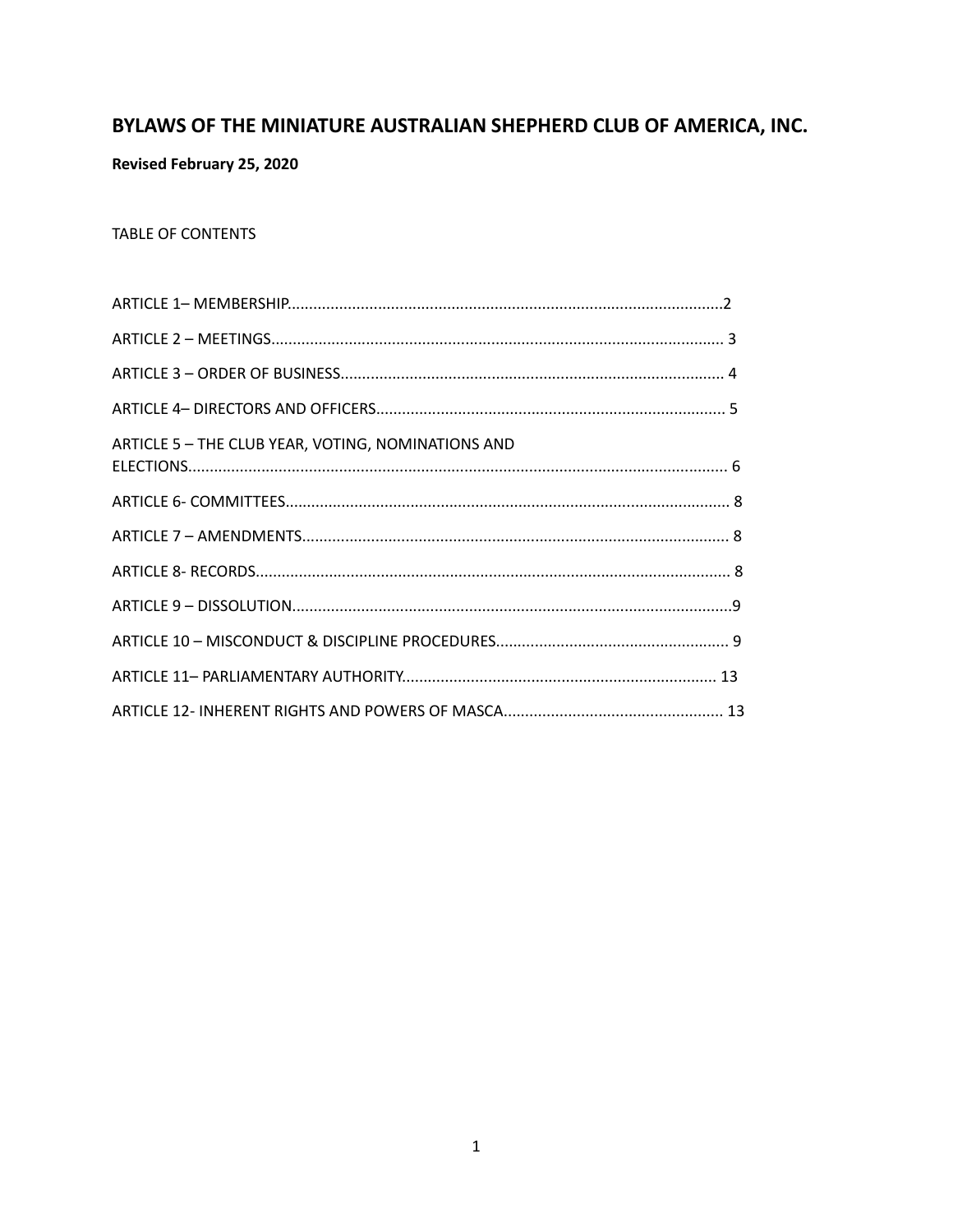# **ARTICLE 1– MEMBERSHIP**

### **Section 1. Eligibility.**

There shall be two (2) types of membership open to all persons 18 years of age and older who are in good standing with The Miniature Australian Shepherd Club of America Inc. ("MASCA" or the "Club") and who subscribe to the purposes and objectives in the Code of Ethics of the Club: Single and Family. Single is to be defined as one person; Family is to be defined as two persons living in the same household. A single membership is entitled to one (1) vote; family membership is entitled to two (2) votes.

There shall be one (1) type of Junior membership open to all persons under eighteen years of age who are in good standing with MASCA and who subscribe to the purposes and objectives and Code of Ethics of the Club.

Single and Family members are entitled to vote and hold office. Junior members are not entitled to vote and hold office.

#### **Section 2. Dues.**

Actual dues for the ensuing year shall be set by the Board of Directors at the Board Meeting held following their election. No member may vote whose dues are not paid for the current year. Membership renewals, the Treasurer or their designee shall send to each member a statement of dues for the ensuing year. Membership runs from January  $1<sup>st</sup>$  to December 31 $<sup>st</sup>$  of each year. Dues are to be</sup> paid before January  $1<sup>st</sup>$  of the membership year. Renewals are also due at that time. RE: termination of membership, see Section 4C of this article.

# **Section 3. Election to Membership.**

Each applicant for membership (the "Applicant") shall apply on a form approved by the Board of Directors (the "Application"), which shall provide that the Applicant agrees to abide by the Bylaws, Code of Ethics and rules and regulations of MASCA. The Application shall state the name and address of the Applicant, require the Applicant's signature and acceptance of the Bylaws, Code of Ethics and rules and regulations and state that upholding these items is a requirement for membership. Accompanying the Application, the Applicant shall submit dues payment for the current year.

The Applicant's name(s) shall be published on the club's member private group to permit current members of MASCA to submit any objections to the Board of Directors. Following a waiting period of thirty (30) days after posting date the Applicant may be elected by vote at any meeting of the Board of Directors. Affirmative votes of no less than fifty (50) percent of the members of the Board of Directors are required to confirm membership.

The Board of Directors reserves the right to refuse membership to any Applicant whose conduct has or is likely to endanger the welfare and character of the Club, the objectives and purposes of the Club or the Miniature Australian Shepherd.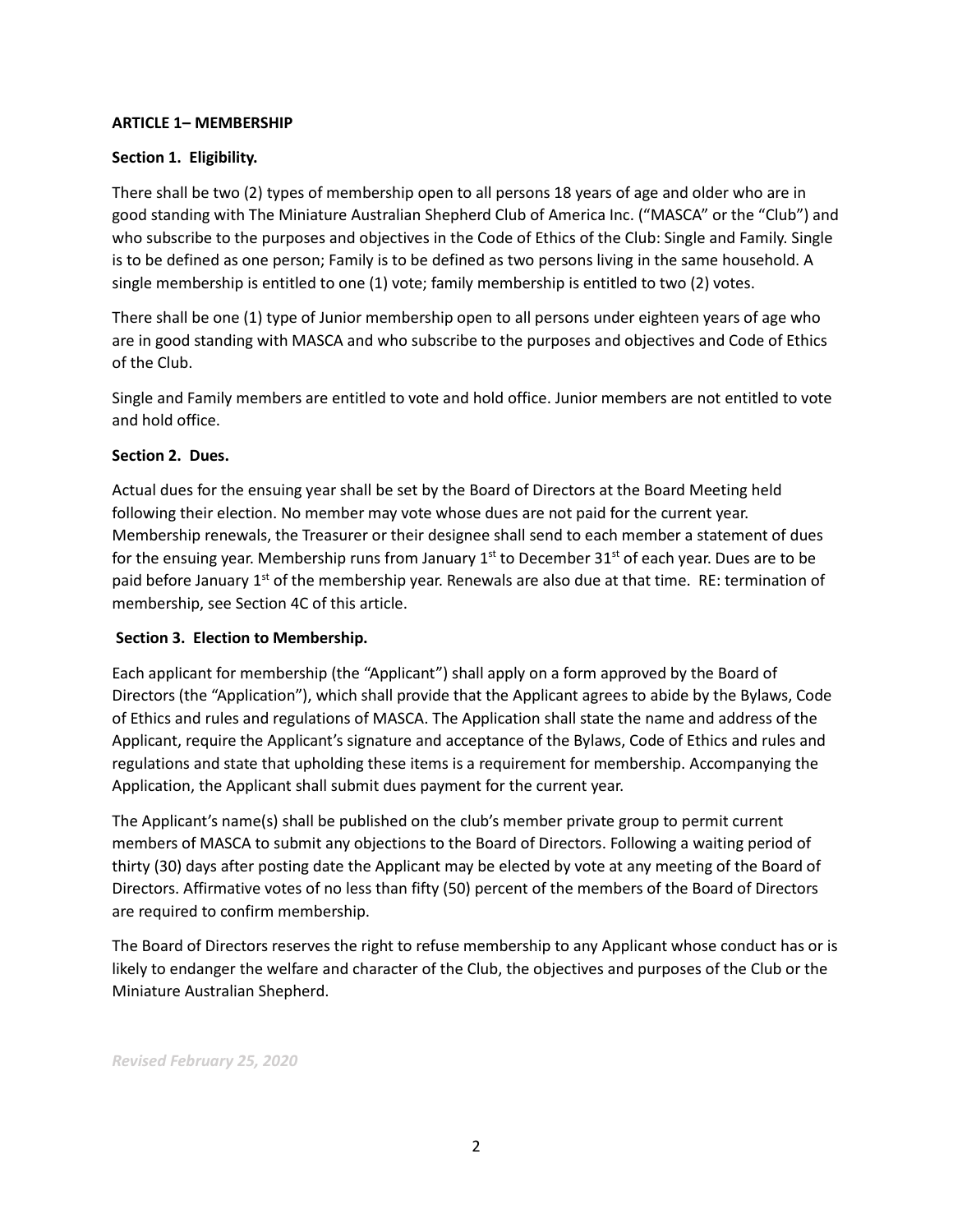#### **Section 4. Termination of Membership**.

Membership may be terminated by:

 a) resignation. Any member in good standing may resign from the Club upon written notice to the Secretary; but no member may resign when in debt to the Club. No membership fees will be returned.

 b) expulsion. A membership may be terminated by expulsion as provided in Article 10 section 4 of these Bylaws.

C) Non- renewal of membership. Membership fees not renewed by the  $15<sup>th</sup>$  of January will be considered a terminated membership. Membership may be reactivated at any time by reapplying and payment of membership fees.

# **ARTICLE 2 – MEETINGS**

# **Section 1. Annual Meetings.**

The Annual Meeting of the Club shall be held in conjunction with the Club's national specialty show, if possible, at such place, date and hour as designated by the Board of Directors. Written notice of the Annual Meeting shall be publicly posted and emailed by the Secretary at least thirty (30) days prior to the date of the meeting. The quorum for the Annual Meeting shall be ten (10) percent of the members in good standing.

#### **Section 2. Special Club Meetings.**

Special Club meetings may be called by the President or by a majority vote of the members of the Board of Directors who are present at a meeting of the Board of Directors or who vote by mail (including electronic mail); and shall be called by the Secretary upon receipt of a petition signed by ten (10) percent of the members of the Club who are in good standing. Such special meeting shall be held at a place, date, and hour designated by the Board of Directors. Written notice of such special meeting shall be mailed by the Secretary at least fourteen (14) days prior to the date of the meeting. The notice of such special meeting shall state the purpose of the meeting, and no other Club business may be transacted thereat. The quorum for such special meeting shall be ten (10) percent of the members in good standing.

# **Section 3. Board Meetings.**

The first meetings of the Board of Directors shall be held within thirty (30) days following the new Board of Directors taking office. Other meetings of the Board of Directors shall be held at such times and places as are designated by the President or by a majority vote of the entire Board of Directors. Written notice of each such meeting shall be emailed by the Secretary to each member of the Board of Directors at least fourteen (14) days prior to the date of the meeting. The quorum for such a meeting shall be a majority of the Board of Directors voting in person, by mail (including electronic mail), internet, or telephone conference call.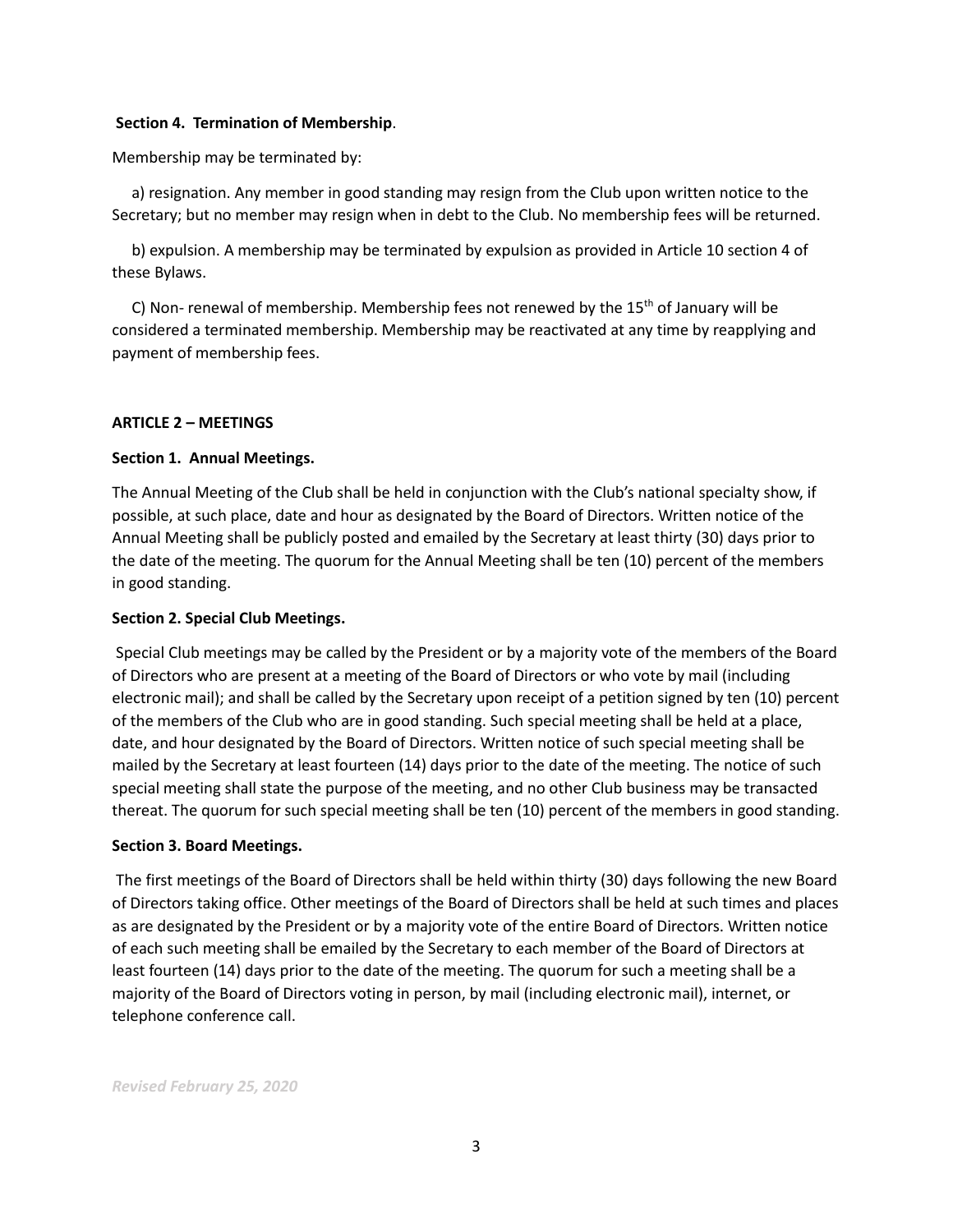#### **Section 4. Conducting Business.**

The Board of Directors may conduct its business in person, by mail (including electronic mail), or telephone conference call through the Secretary. Items voted upon in telephone conference call must be confirmed in writing within fourteen (14) days.

# **ARTICLE 3 – ORDER OF BUSINESS**

# **Section 1. Club Meeting Procedure.**

At meetings of the Club, the order of business, so far as the character and nature of the meeting may permit, shall be as follows:

Roll Call Minutes of Last Meeting Report of President Report of Secretary Report of Treasurer Reports of Committees Election of Officers and Board of Directors (at Annual Meeting) Election of New Members Unfinished Business New Business

Adjournment

# **Section 2. Board Meeting Procedure.**

At meetings of the Board of Directors, the order of business, unless otherwise directed by majority vote of those present, shall be as follows:

Minutes of Last Meeting Report of Secretary Report of Treasurer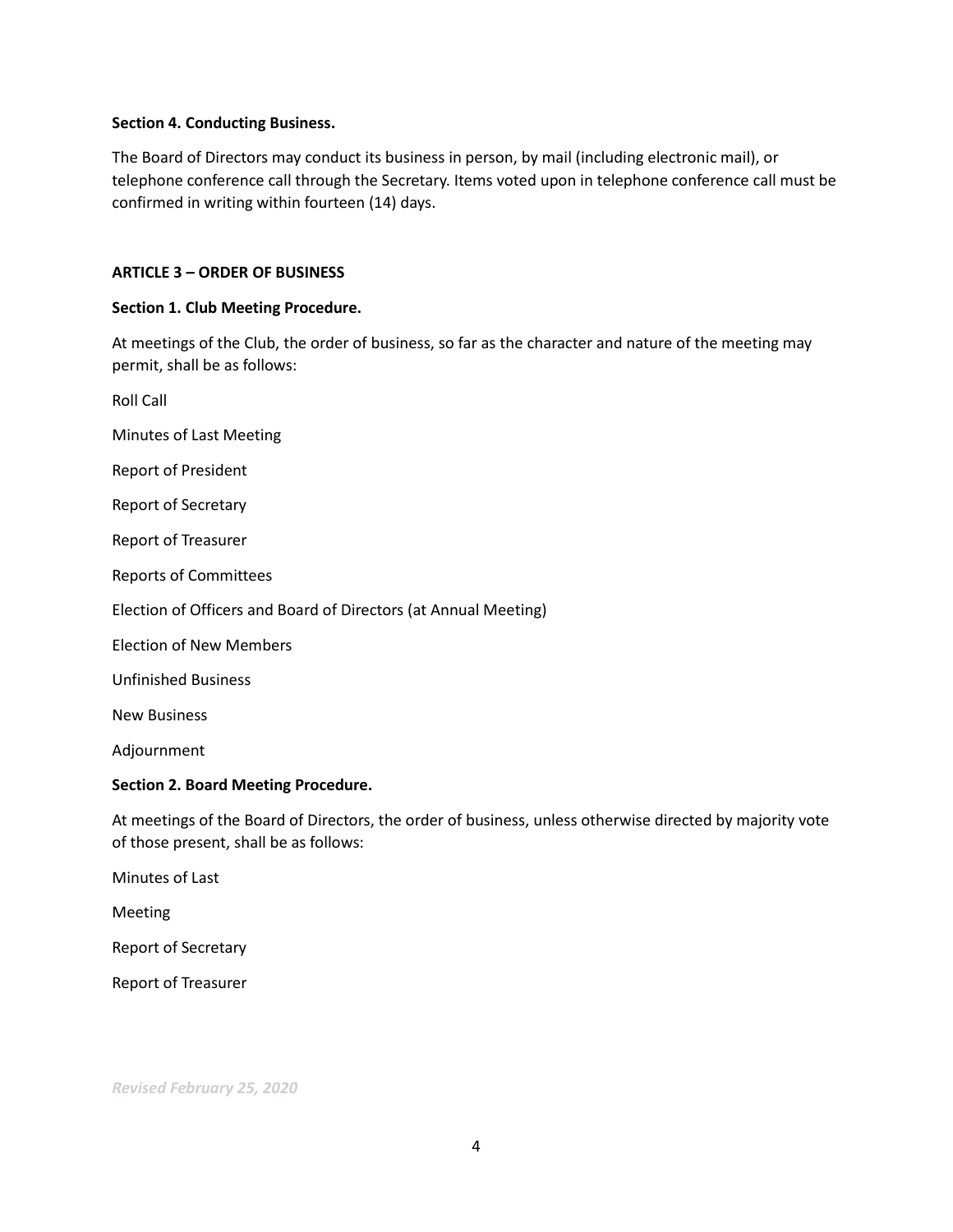| <b>Reports of Committees</b> |
|------------------------------|
| <b>Unfinished Business</b>   |
| <b>New Business</b>          |
| Adjournment                  |

#### **ARTICLE 4– DIRECTORS AND OFFICERS**

#### **Section 1. Board of Directors.**

The Board of Directors shall be comprised of the officers (the "Officers") and three (3) (except as indicated under Section 2(e) of this Article) other persons (the "Directors"), so that the total sum of persons on the Board of Directors shall equal an odd number, all of whom shall be members in good standing and shall have been members in good standing for at least one (1) year immediately preceding date of taking office, and all of whom shall be elected for two (2) year terms as provided in Article 5 of these Bylaws. They shall serve until their successors are elected. General management of the Club's affairs shall be entrusted to the Board of Directors.

#### **Section 2. Officers**

The Club's Officers, consisting of the President, Vice President, Secretary and Treasurer, shall serve in their respective capacities both with regards to the Club and its meetings and the Board of Directors and its meetings.

 a) The President shall preside at all meetings of the Club and of the Board of Directors and shall have the duties and powers normally appurtenant to the office of President in addition to those particularly specified in these Bylaws. He or she shall also be an official member of all committees.

 b) The Vice President shall have the duties and exercise the powers of the President in case of the President's death, absence or incapacity or at the President's request.

 c) The Secretary shall keep, or cause to be kept, full and complete records of the Club, of all meetings of the Club and of the Board of Directors and of all matters of which a record shall be ordered by the Club; have charge of the correspondence, notify members of meetings, notify new members of their election to membership, notify Officers and Directors of their election to office; keep a roll of the members of the Club with their addresses and make such available to the Board of Directors upon request, and carry out such other duties as are prescribed in these By – laws. The Secretary may at his or her discretion delegate new member duties to a Membership Chairperson duly elected by the Board of Directors. At the Annual Meeting, the Secretary shall provide a report regarding number of new members or notice of significant decreases in membership.

 d) The Treasurer shall collect and receive all moneys due or belonging to the Club. Moneys shall be deposited in an account of a bank approved by the Board of Directors, in the name of the Club. The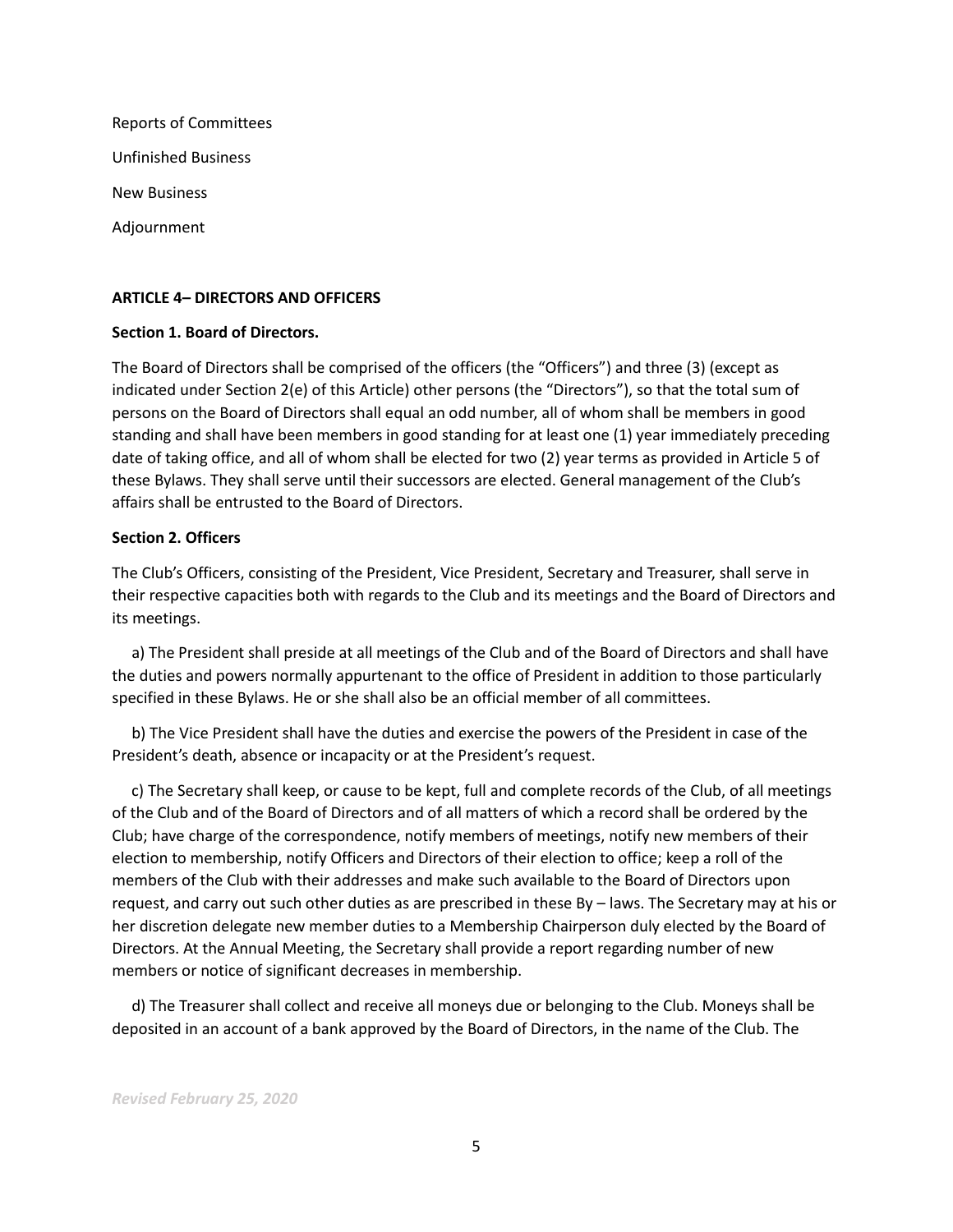Treasurer shall keep complete books of the account and retain such receipts, vouchers or evidence of disbursement as necessary. The books shall at all times be open to inspection by the Board of Directors and a report shall be given at every meeting of the condition of the Club's finances and every item of receipt or payment not before reported; and at the Annual Meeting an accounting shall be rendered of all moneys received and expended during the previous fiscal year, with a copy of such reports going to the Secretary. The Treasurer shall be bonded in such amount as the Board of Directors shall determine.

 e) The offices of Secretary and Treasurer may not be held by the same person, in which case the Board of Directors shall seek additional persons to hold Director positions on the Board of Directors so that the Board of Directors shall be comprised of an odd number of persons.

# **Section 3. Board Members.**

The Board Members shall attend all Board Meetings giving input and voting on all issues before the Board of Directors.

#### **Section 4. Vacancies.**

Any vacancies occurring on the Board of Directors or among the Officers during the year shall be filled until the next annual election by a majority vote of all the then members of the Board of Directors; except that a vacancy in the office of President shall be filled automatically by the Vice President and the resulting vacancy in the office of Vice President shall be filled by the Board of Directors.

# **ARTICLE 5 – THE CLUB YEAR, VOTING, NOMINATIONS AND ELECTIONS**

# **Section 1. Club Year**.

The Club's fiscal year shall begin on the first day of January and end on the last day of December.

The Club's official year shall begin on the first day of January and end on the last day of December. The elected Officers and Directors shall take office on the tenth day of January and each retiring Officer shall turn over to his or her successor all properties and records relating to that office by such date.

# **Section 2. Voting.**

At the Annual Meeting or at a special meeting of the Club, voting shall be limited to those members in good standing who are present at the meeting, except for the annual election of Officers and Directors, and amendments to the Code of Ethics and Bylaws and changes to the standard of the Miniature Australian Shepherd which shall be decided by electronic vote of the membership. Voting by proxy shall not be permitted. The Board of Directors may decide to submit other specific questions for decision of the members by email or electronic vote.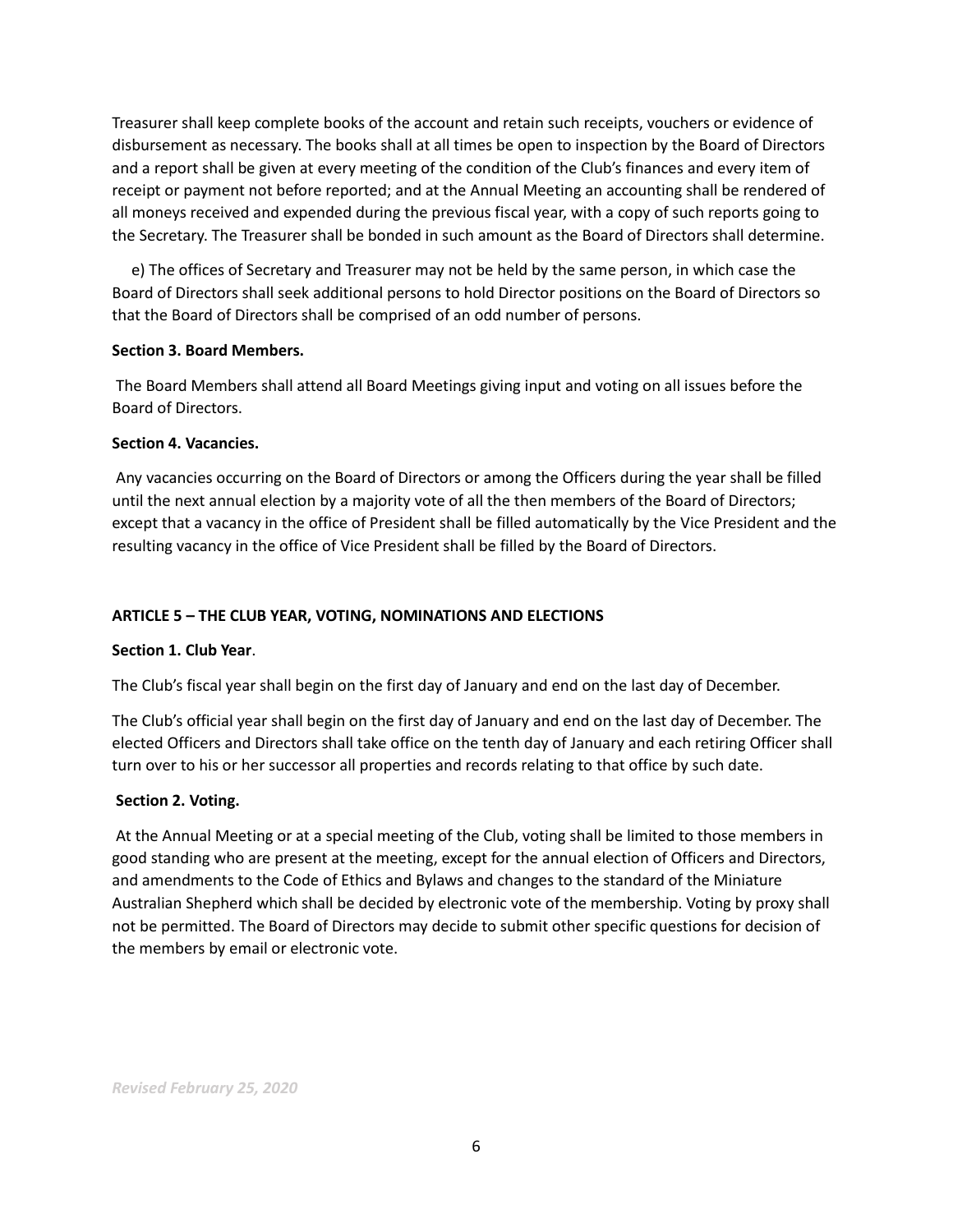#### **Section 3. Annual Election.**

The election of Officers and Directors shall be conducted by secret ballot. Ballot shall be counted by an independent professional firm, none of whose members shall be members of MASCA, or three (3) inspectors of election (the "Inspectors of Election") who are members in good standing and neither members of the current Board of Directors nor candidates on the ballot.

The nominated candidate receiving the greatest number of votes for each office shall be declared elected. If any nominee, at the time of the meeting, is unable to serve for any reason, such nominee shall not be elected and the vacancy so created shall be filled by the new Board of Directors in the manner provided by Article 4 section 4.

#### **Section 4. Nominations and Ballots.**

No person may be a candidate in a Club election who has not been nominated in accordance with these Bylaws. A nominating committee (the "Nominating Committee") shall be chosen by the Board of Directors before May 1st. The Nominating Committee shall consist of three members from different areas of the United States of America, and two alternates, all members in good standing, not more than one of whom may be a member of the current Board of Directors. The Board of Directors shall name a chairman for the Nominating Committee. The Nominating Committee may conduct its business by mail (including electronic mail).

 (a) The Nominating Committee shall nominate from among the eligible members of the Club, one candidate for each office and position on the Board of Directors and shall procure consent of each person so nominated. The Nominating Committee should consider geographical representation of the membership on the Board to the extent that it is practicable to do so. The Nominating Committee shall then submit its slate of candidates to the Secretary who shall mail the list, including the full name of each candidate and the name of the state in which he or she resides, to each member of the Club on or before June 1st, so that additional nominates may be made by the members if they so desire.

 (b) Additional nominations of eligible members may be made by written petition addressed to the Secretary and postmarked on or before July 1st, signed by Five (5) members and accompanied by a written acceptance of each such additional nominee signifying his or her willingness to be a candidate. No person may be a candidate for more than one position.

 (c) If no valid additional nominations are postmarked on or before July 1st, the Nominating Committee's slate shall be declared elected and no voting will be required.

 (d) If one or more valid additional nominations are postmarked on or before July 1st, the Secretary shall, on or before August 1st, email to each member in good standing a ballot listing all of the nominees for each position in alphabetical order, with the names of the states in which they reside. Voting will be done online by secret electronic vote. Results of the voting shall be announced at the Annual Meeting.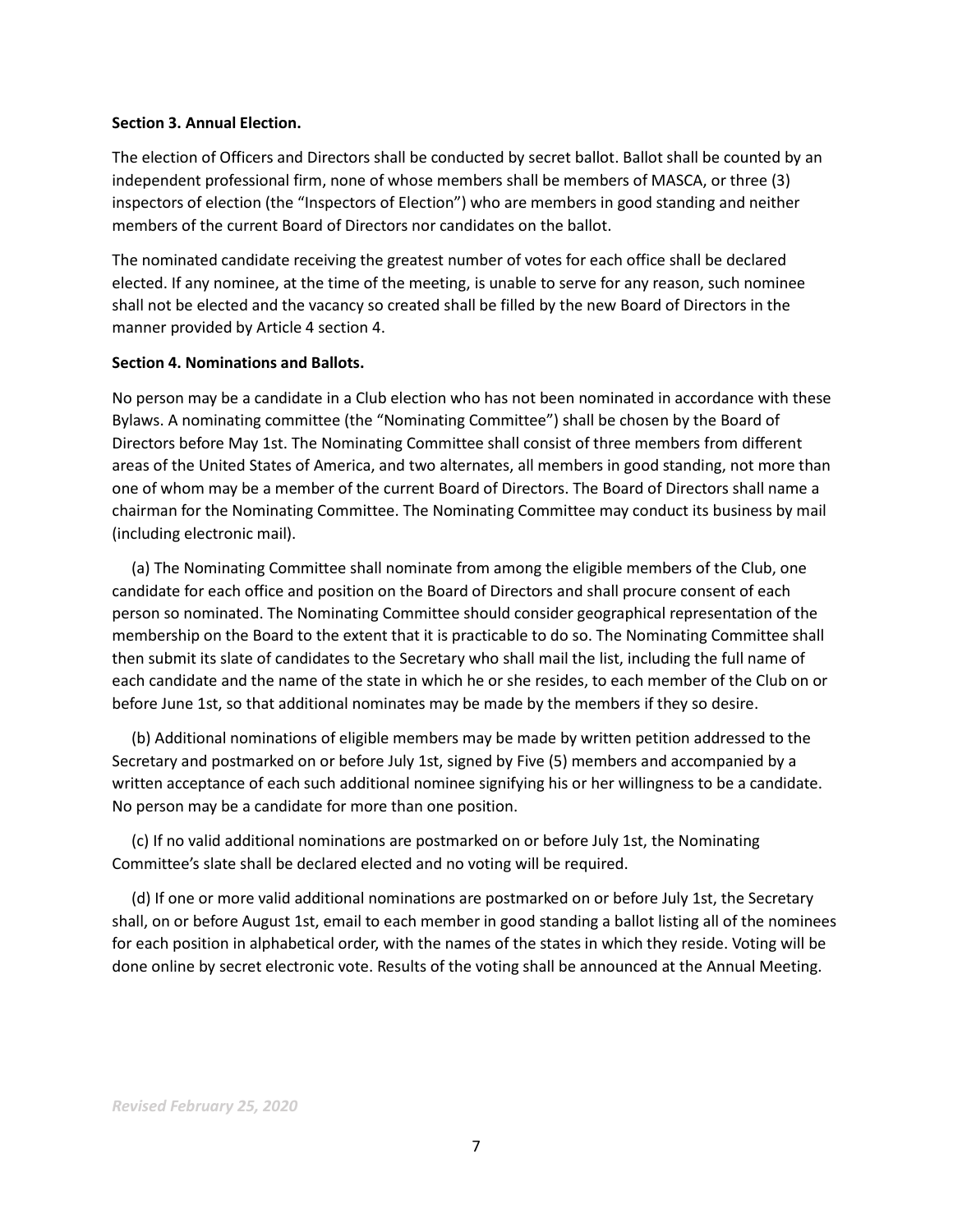# **ARTICLE 6 – COMMITTEES**

#### **Section 1. Appointment.**

The Board of Directors may each year appoint standing committees to advance the work of the Club in such matters as rescue efforts, dog shows, other events, trophies, annual prizes, membership and other fields which may well be served by committees. Such committees shall always be subject to the final authority of the Board of Directors. Special committees may also be appointed by the Board of Directors to aid it on any projects.

#### **Section 2. Termination.**

Any committee appointment may be terminated by a majority vote of the full membership of the Board of Directors upon written notice to the appointee; and the Board of Directors may appoint successors to those persons whose services have been terminated.

#### **ARTICLE 7 – AMENDMENTS**

#### **Section 1. Proposals.**

Amendments to the Code of Ethics, Bylaws and standard of the Miniature Australian Shepherd may be proposed by the Board of Directors or by written petition addressed to the Secretary signed by twenty (20) percent of the membership in good standing. Amendments proposed by such petition shall be promptly considered by the Board of Directors and must be submitted to the members with recommendations of the Board of Directors by the Secretary for a vote within three (3) months of the date when the petition was received by the Secretary.

#### **Section 2. Procedure**.

The Code of Ethics, Bylaws and standard of the Miniature Australian Shepherd may be amended at any time provided a copy of the proposed amendment has been posted to the Private members group by the Secretary accompanied by an on line vote on which a choice for or against the action to be taken shall be indicated. The favorable vote of two – thirds (2/3) of the members in good standing who voted Shall be required to affect any such amendments.

#### **ARTICLE 8 - RECORDS**

# **Section 1. Recording Event Results and Regulation of Record Keeping.**

MASCA Regulates and records the results of all licensed events and issues awards for levels of achievement at these events. Additional events may be added at the sole discretion of MASCA. MASCA has the right to inspect all reports, score sheets, and other documents related to MASCA licensed/sanctioned events and to review those documents for any reason.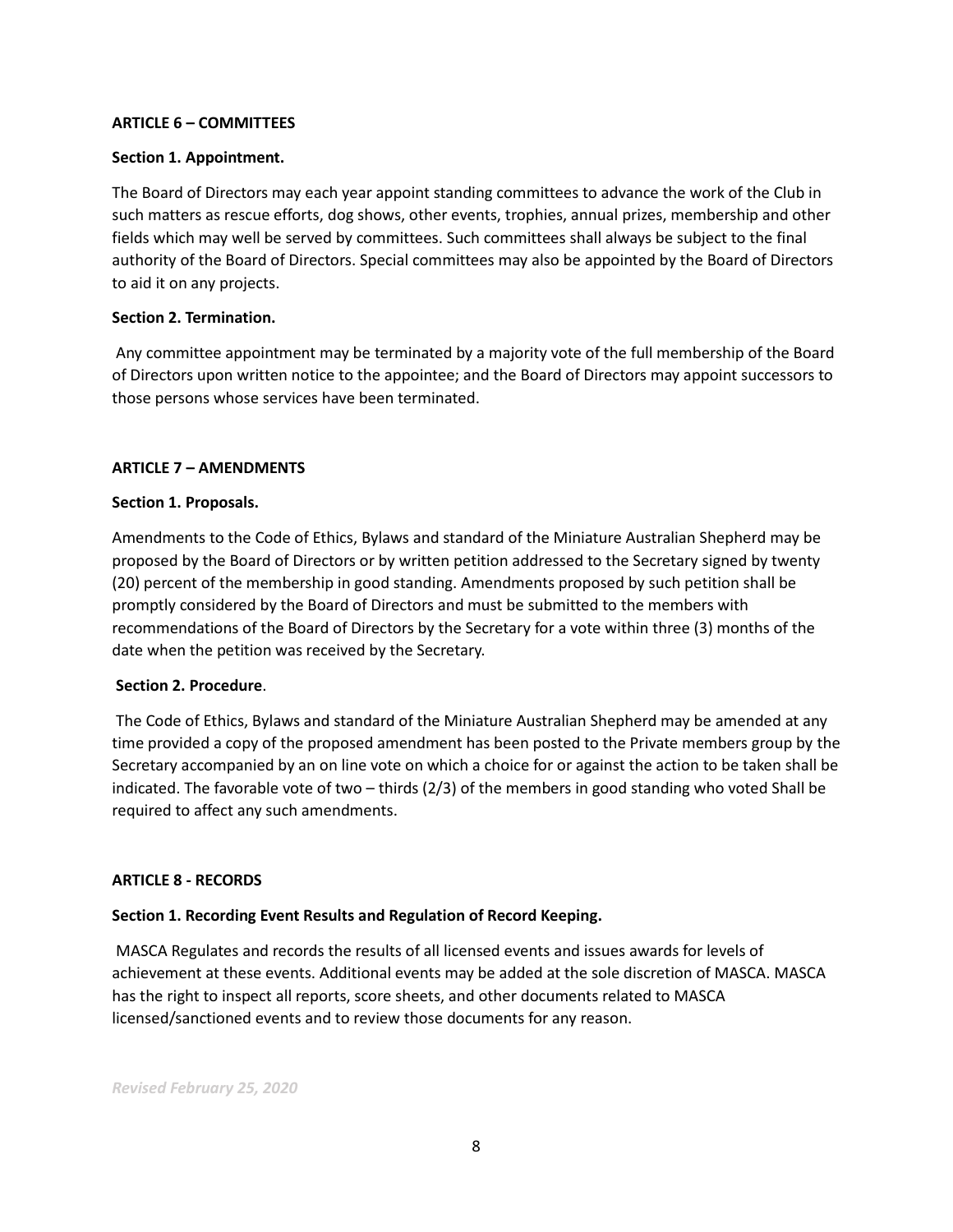Pursuant to the Inherent Rights and Powers, MASCA Business Office may make corrections, additions or deletions to any documents related to MASCA licensed/sanctioned events regardless if a judge or club officer approve those changes. MASCA reserves unto itself, in its sole judgement and discretion, the right to take such action and impose such sanctions as it deems appropriate. Points or qualifying scores earned toward titles are awarded after MASCA business office receives and processes the official event report from the host club.

MASCA will mail the appropriate title certificate to the owner on record once a title has been verified. The owner of a MASCA registered dog is responsible for having their address correct for all registered dogs. If an owner has moved, a change of address needs to be sent to the MASCA business office before the issuance of the title.

# **Section 2. Registrations and Pedigrees**

MASCA provides certified registration and four (4) generation pedigrees. Only MASCA may produce MASCA registration certificates as well as MASCA certified pedigrees. All registrations and pedigree data bases are the property of MASCA business office.

# **ARTICLE 9 – DISSOLUTION**

# **Section 1. Procedure.**

The Club may be dissolved at any time by majority written consent of the members in good standing who returned valid ballots within the time limit required to effect such dissolution. In the event of the dissolution of the Club other than for purposes of reorganization whether voluntary or involuntary or by operation of law, none of the property of the Club nor any proceeds thereof nor any assets of the Club shall be distributed to any members of the Club but after payment of the debts of the Club its property and assets shall be given to a registry and/or charitable organization for the benefit of dogs selected by the Board of Directors.

# **ARTICLE 10 – MISCONDUCT & DISCIPLINE PROCEDURES**

# **Section 1. MASCA Standard of Conduct.**

MASCA dog breeders and registrants must comply with all MASCA rules, regulations, procedures, and policies, as well as all local, county, state and federal government regulations for kennel operations.

# Jurisdiction.

All individuals who register individual dogs or litters with MASCA are subject to the jurisdiction of MASCA and are therefore subject to these MASCA standards of conduct and disciplinary procedures.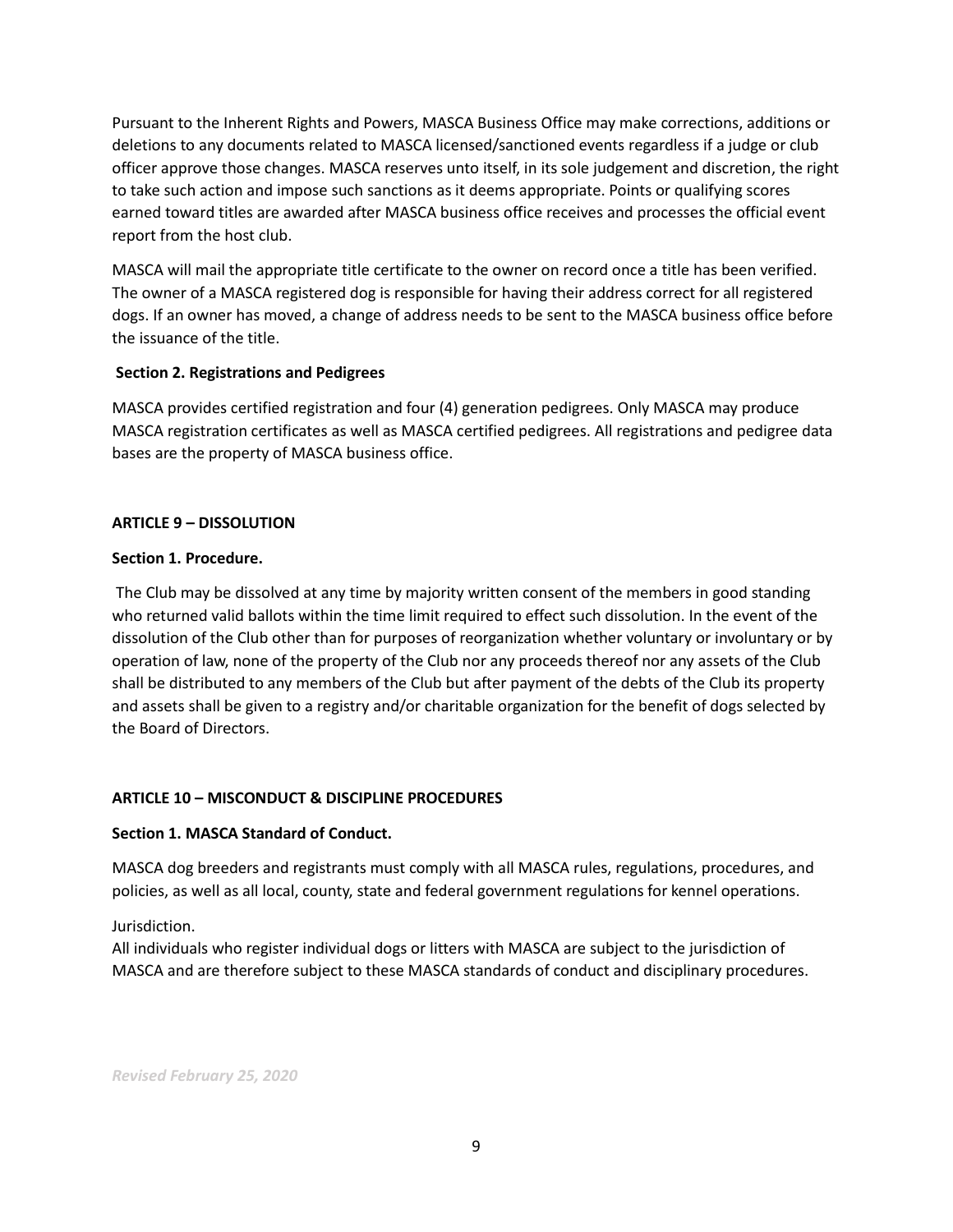# The Complaint.

A person who becomes aware of an act of misconduct not associated with an event must notify MASCA in writing. The notification should include all known facts and circumstances surrounding the alleged misconduct; the date of and location where the alleged misconduct occurred; and any witnesses who may have additional knowledge of or information about the alleged misconduct.

# **Section 2. Investigation, Findings, and Recommendations**.

MASCA Business Office shall investigate such complaints.

# Category 1. (refer to SHOW RULES)

Wrongdoing during or associated with a MASCA Licensed event. This may include, but is not limited to, threatening, assaulting or battering another individual; falsifying any event-related document; cheating or conspiring to cheat to improve or hinder the standing of any dog competing at an event; abusing or neglecting a dog in conjunction with an event; abuse of hotel rooms by dogs or persons attending the events; and any other MASCA event rule infraction.

Category 2.

A. (refer to SHOW RULES) Uttering a payment with non-sufficient funds. This category refers to paying entry fees via a check with non-sufficient funds in the account, the use of a debit or credit card that is declined, forged or invalid money orders, or other forms of payment where an exhibitor's entry fees remain unpaid after competing.

B. Uttering a payment with non-sufficient funds. This category refers to paying REGISTRATIONS OR MEMBERSHIP or any other fees submitted to MASCA via a check with non-sufficient funds in the account, the use of a debit or credit card that is declined, forged or invalid money orders, or other forms of payment without rectifying in a given amount of time.

Category 3. Wrongdoing associated with MASCA or its Board or those appointed to act for the board inregards to Club business. This may include, but is not limited to, harassing, threatening, assaulting or battering another individual; falsifying any club related document; cheating or conspiring to cheat.

Category 4. Violation of MASCA Registration policies, procedures, or rules. This may include, but is not limited to, falsification of MASCA registration papers; misidentification of a dog or the parentage of a dog; or non-event related abuse or neglect of dogs.

Category 6. Any member who is convicted of charges of child or animal neglect, abuse or cruelty shall be permanently expelled from the Club.

# **Section 3. Board Hearing**/**Appointed Committee**

The Board of Directors or Appointed committee shall have complete authority to decide whether counsel may attend the hearing, but both complainant and defendant shall be treated uniformly in that regard. Should the charges be sustained after hearing all the evidence and testimony presented by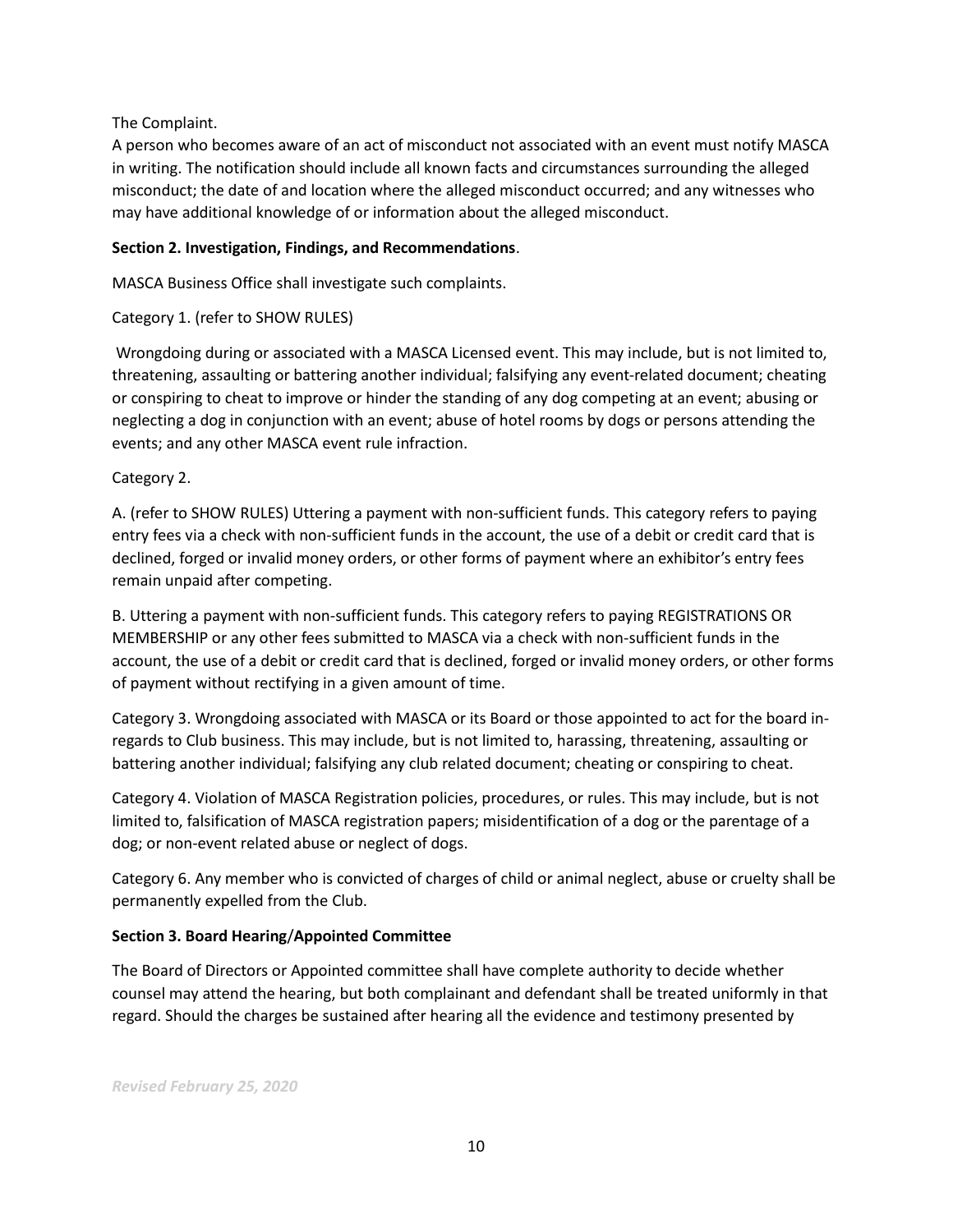complainant and defendant, the Board of Directors or committee may by a majority vote of those present suspend the defendant from all privileges of the Club for not more than six months from the date of the hearing, or until the next Annual Meeting if that shall occur after six months. And, if it deems that punishment insufficient, it may also recommend to the membership that the penalty be expulsion. In such case, the suspension shall not restrict the defendant's right to appear before his fellow members at the ensuing Club meeting which considers the recommendation of the Board of Directors or the committee. Immediately after the Board of Directors or committee has reached a decision, its finding shall be put in written form and filed with the Secretary. The Secretary, in turn, shall notify each of the parties of the decision and penalty, if any.

# **Section 4. Expulsion**.

Expulsion of a member from the Club may be accomplished only at the Annual Meeting of the Club following a hearing and upon the recommendation of the Board of Directors or committee as provided in Section 3 of this Article. The defendant shall have the privilege of appearing in his or her own behalf, though no evidence shall be taken at this meeting. The President shall read the charges, and the finding and recommendations of the Board of Directors or committee, and shall invite the defendant, if present, to speak in his or her own behalf if he or she wishes. The members shall then vote by secret ballot on the proposed expulsion. A two – thirds (2/3) vote of those present and voting at the Annual Meeting shall be necessary for expulsion. If expulsion is not so voted, the suspension shall stand.

A suspended or expelled member shall lose registration privileges during the period of suspension (see Section 3-3 of this article) or immediately coinciding with expulsion.

# **Section 5 Actions for Misconduct.**

The MASCA BUSINESS OFFICE is the judicial body whose purpose is to properly handle violations of MASCA rules, policies, and procedures. It is in place to ensure That MASCA policies are followed, protect the standards and philosophy of MASCA, and assist MASCA in standing behind the pedigrees that MASCA is guardian over.

The MASCA Business office will decide the findings of any category 3-4-5 misconducts. The MASCA Business Office shall review all Hearing Committee findings and results and make decisions for staff investigation findings and reports for Misconduct. MASCA Business office shall decide if one of the following actions shall be taken:

# 1. Written warning.

Some situations may not be serious enough to necessitate a hearing or warrant discipline. In those cases, MASCA may issue a written warning to the accused to put the actor on notice that his or her actions were unacceptable, and to serve as a reminder of the rules. A file for that individual will be created, referenced, and taken into consideration should any future issues arise.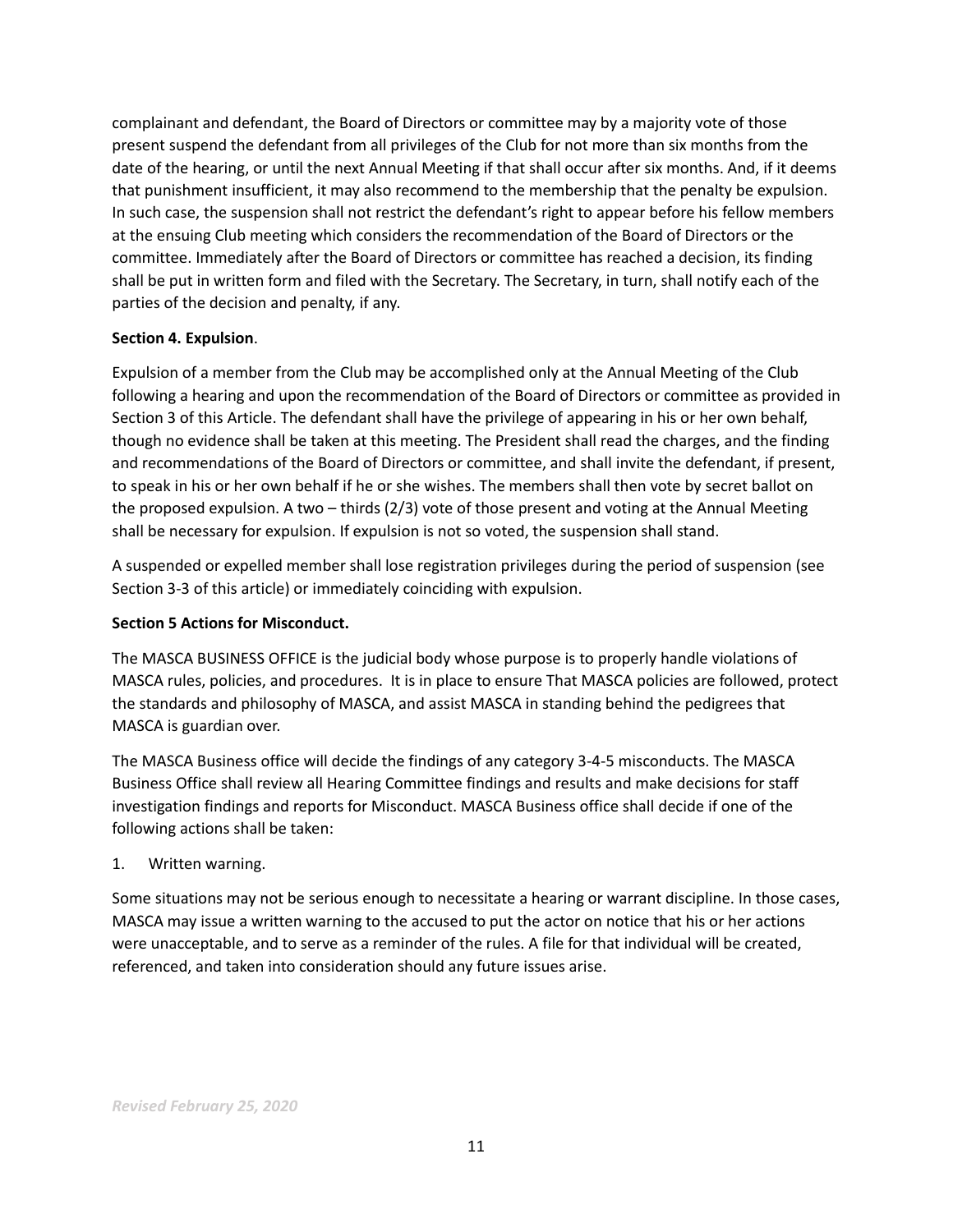# 2. Probation.

Probation shall serve as a reprimand or serious warning. During the period of probation, the individual shall be closely monitored by MASCA. Any other instance of misconduct may result in immediate suspension or barring at the discretion of the MASCA BUSINESS OFFICE. If the probation is to be accompanied by a fine, the fine must be paid by the stated deadline, or the probation may be increased to suspension.

# 3. Suspension.

Suspension (also referred to as barring) is a loss of membership, event and all registration privileges as defined under the Terms of Suspension. Indefinite and life suspensions shall be reserved for the most egregious offences or repeat offenders. The loss of event and registration privileges shall begin upon MASCA's mailing of the notification to the respondent via certified mail (return receipt requested), but if it is a defined period of suspension, the fine must be paid by certified check or money order before the end of the suspension period If the fine is not paid by the end of the suspension period, the suspended individual will remain so until the fine is paid in full. Once the suspension period is served, event and registration privileges will be restored with an automatic 3-year probation period.

# **Section 6. Terms of Suspension.**

During the period of suspension, the suspended individual:

1. May not register any dogs in his/her name (joint or individual ownership). A suspended person may transfer any dogs currently registered in his/her name (joint or individual ownership), except that no dog registered in the name of a suspended/barred person, regardless of co-ownership status, may be transferred to any member of that person's family, spouse, or companion. Companion is defined as anyone who resides at the same address as the suspended individual.

2. May not use dogs that are currently registered in his/her name for breeding purposes. No dog registered in the name of a suspended person (joint or individual ownership) may be used for breeding and no offspring of such a dog is eligible for registration with MASCA.

3. May not register any litters or sign any litter registrations in any capacity.

4. May not enter or participate in any way in any MASCA sanctioned event, including, but not limited to: co-owner, handler, back-up handler, judge, guide, vendor, spectator, Judge or Director for any Conformation event, and are prohibited from holding office in any MASCA approved club or association.

5. No dog registered in the name of a suspended person (joint or individual ownership) may be entered or participate in any way in any MASCA sanctioned event.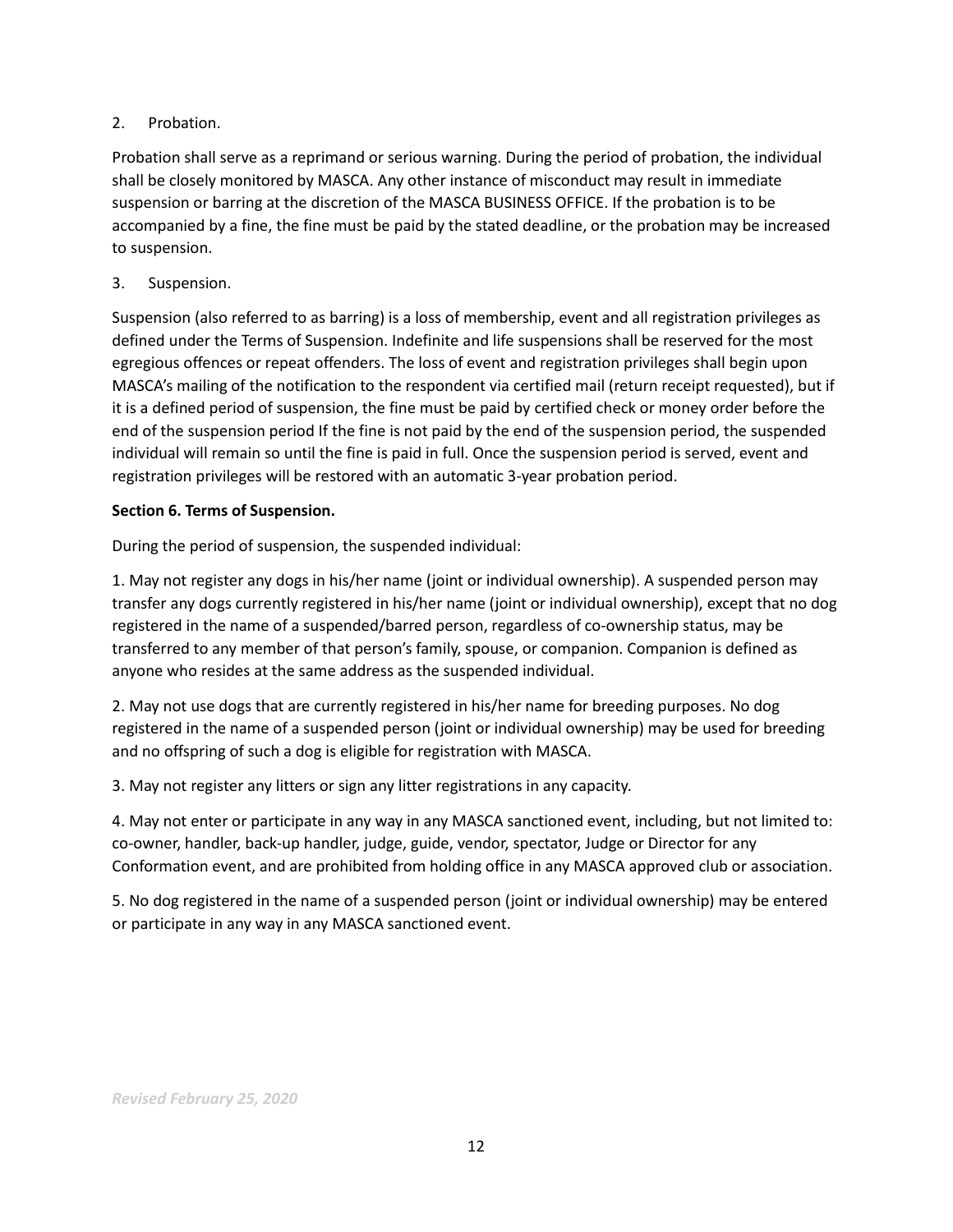6. May not receive monetary payouts from any MASCA specialty program.

7. May not receive Championship points for any dog registered in his/her name (joint or individual ownership).

8. May not advertise in any MASCA publication or internet site.

# **Section 7. Appeals.**

Any person placed on suspension may appeal directly, in writing, to the MASCA Business Office.

An appeals committee will be appointed by the MASCA business Office and the decision of the Appeals Committee is final.

# **ARTICLE 11– PARLIAMENTARY AUTHORITY**

Section 1. The rules contained in the current edition of "Robert's Rules of Order, Newly Revised," shall govern the Club in all cases to which they are applicable and in which they are not inconsistent with these By – laws and any other special rules of order the Club may adopt.

# **ARTICLE 12- INHERENT RIGHTS AND POWERS OF MASCA**

Miniature Australian Shepherd Club of America holds and has reserved to itself certain inherent rights and powers in connection with conducting its business, registering litters, transferring registrations of dogs, licensing events, and awarding titles. These inherent rights and powers include but are not limited to the following:

Miniature Australian Shepherd Club of America has the right to inspect all reports, scorecards and documents related to MASCA events. Some, but not all, of the items subject to inspection are:

- a. Scores;
- b. Disqualifications of dogs for any reason;
- c. Errors by the recording person;
- d. Documentation excluded for any reason.

MASCA reserves the right to correct any mistakes found during such inspection whether or not the document has the signature of a Judge or Club Officer. MASCA reserves the right to itself and in its sole judgment and discretion, to take such actions and impose such sanctions as would: